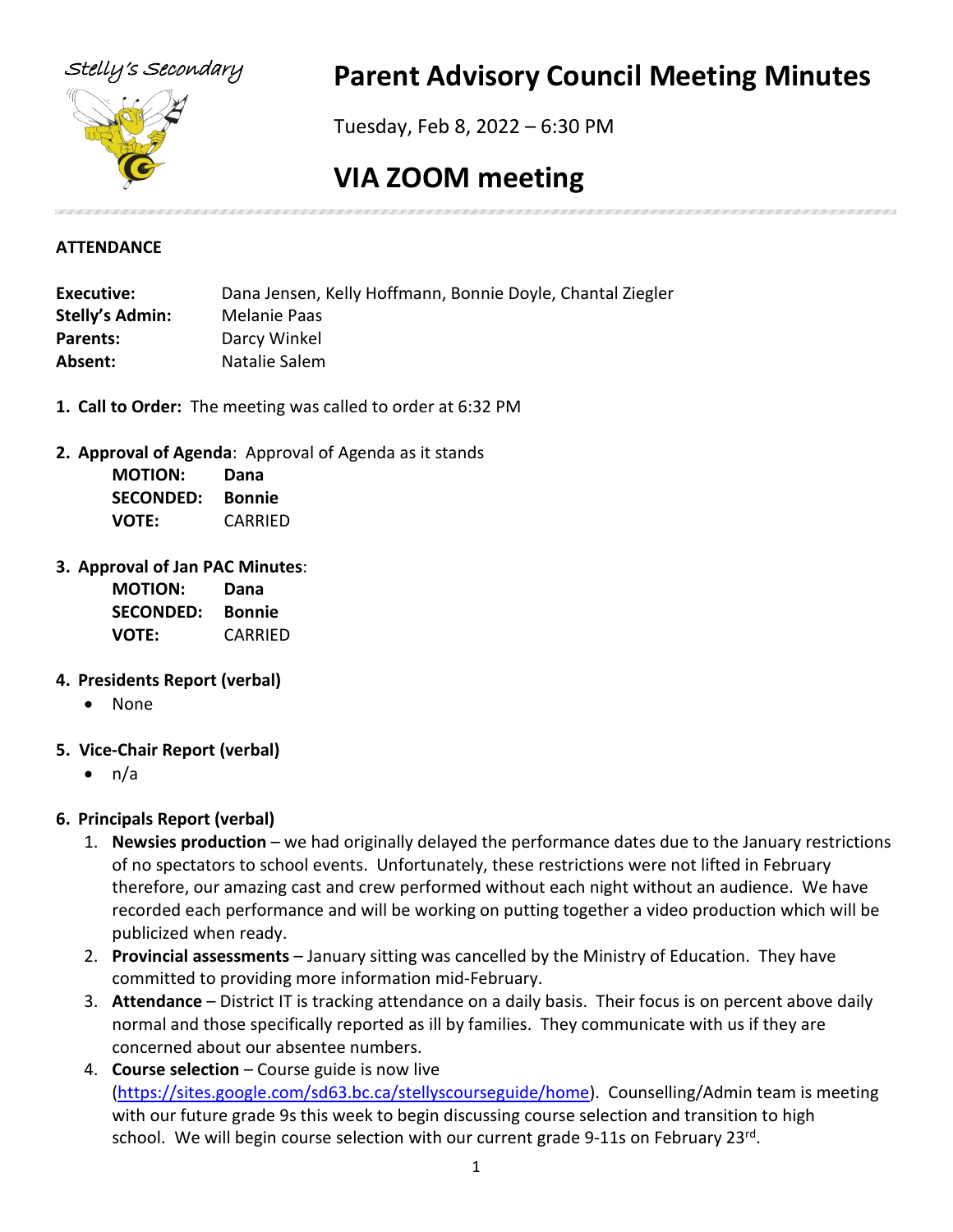- 5. **Report cards** Will be distributed tomorrow (Wednesday, Feb 9th) in block 2.
- 6. **Grade 9 Immunizations** occurring on Feb 22nd. This is a normal process that happens in schools. COVID-19 doses 1 and 2 will also be available.
- 7. **Open House/Exploration Event** Cancelled due to current restrictions. Normal Wednesday schedule that day.
- 8. **Monthly Snapshot –** Kindness & Empathy [\(https://saanichschools.campayn.com/web\\_version/view/1aedbe6f879f72a92d85cd226677b4008d3a](https://saanichschools.campayn.com/web_version/view/1aedbe6f879f72a92d85cd226677b4008d3adf8cfb4018dd014a8764ee10d0be/Stakmail/268769/72049438/545787599/none/none/0) [df8cfb4018dd014a8764ee10d0be/Stakmail/268769/72049438/545787599/none/none/0\)](https://saanichschools.campayn.com/web_version/view/1aedbe6f879f72a92d85cd226677b4008d3adf8cfb4018dd014a8764ee10d0be/Stakmail/268769/72049438/545787599/none/none/0)
- 9. **Masks** for the large majority, masks are being worn properly and consistently. There are a few that need the extra reminders to wear the mask properly. We hand out about 15-20 masks on a daily basis for those who arrive to school without one.
- 10. **Semester 2 support reminders**:
	- 1. Homework help every day before school starting at 7:15 AM (room 156) and after school Monday -Thursday until 4 pm in the Learning Commons.
	- 2. *NEW* Tues/Thurs homework club for Indigenous students in Cultural Room from 3:00 5:00 pm.
- 11. **Digital Safety** Parent & Student evening session was offered by Safer Schools. Very informative and great reminders about how we are all using social media and if, in fact, it is actually using us more than we are using it.
- 12. **January Retirements**  Long time Stelly's counsellor, Naomi Fitzgerald, and educational assistant, Liz Conway, have retired. We sent them both off with a virtual staff congratulations and a staff parade of honour through the halls of Stelly's on Friday, January 28<sup>th</sup>. We wish them all the best in their retirement.
- 13. **Weekly Messages to Families** Suggestions for improvements/changes?
- 14. **District Strategic Plan 2022-2027** Please view and consider providing feedback [\(https://www.sd63.bc.ca/community-feedback-survey-draft-strategic-plan-2022-2027\)](https://www.sd63.bc.ca/community-feedback-survey-draft-strategic-plan-2022-2027)

# **7. COPACS Report**

• Main topic of the last meeting was the results of the survey. 744 responses were received and 56% of votes voted in favour of a vaccine mandate for all school staff and 43% opposed, 1% no opinion. These results were presented to the District School Board last week, COPACS also noted that on January 17 the PHO ordered districts to report on all employee vaccination status, with that in mind COPACS decided to take neutral position given the new mandate from the PHO as it is outside the expertise of COPACS. Next meeting is this Thursday and to please advise if there are any questions that should be brought forward.

# **8. Canadian Parents for French (CPF) Report**

• Next CPF meeting Feb 24

# **9. Treasurer's Report (as of Jan 31, 2022)**

- Gaming account
	- o Balance: \$20,934.27
- General account
	- o Balance \$13,669.81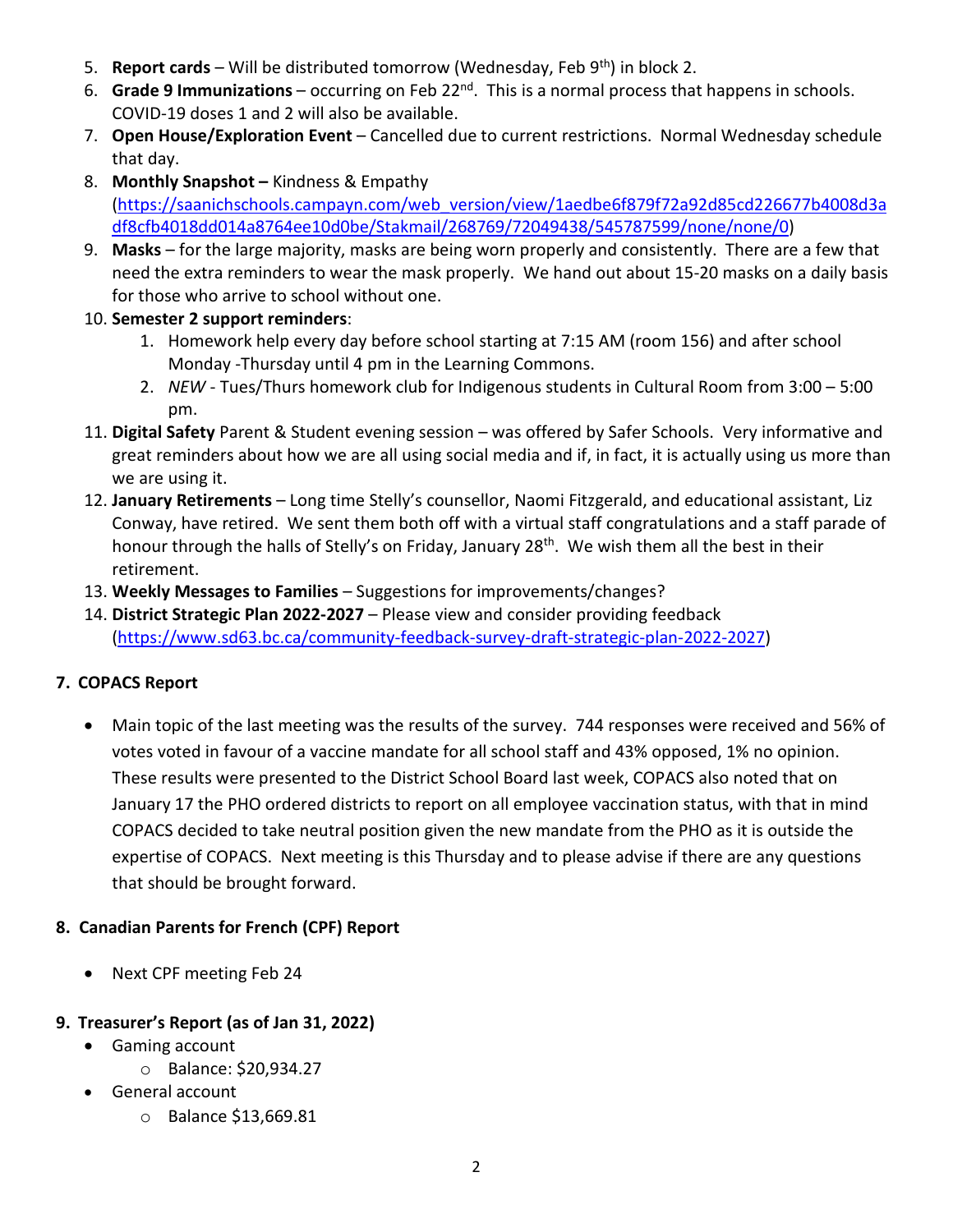### **10. Funding Requests**

• In support of learning for Black History Month, the counselling department is asking for \$325 for music to introduce students to music, history & African tradition – **on the condition that it is for purchase of a product that can be used in future years** (General)

**MOTION: Dana SECONDED: Chantal VOTE:** CARRIED

- \$224 for 20-24 young women self defense course tabled until more is received
- Athletics requesting \$5k for replacement equipment (Gaming) **motion for \$3k (can reassess the other \$2k at the end of the year)**

**MOTION: Dana SECONDED: Bonnie VOTE:** CARRIED

• Inclusive Education Department – tabled until March to see if a request is received

# **11. Old Business**:

- Vacant PAC positions: Secretary, Vice President/Chair, School Planning no nominations at this time
- PAC Constitutional Review: Tabled until COPAC completes their constitutional review

# **12. New Business**:

- Climbing Academy Ryan Braun discussion re proposed climbing academy fee increase:
	- $\circ$  The climbing academy was established in 2011 and has been a very successful program ever since. This year we have 140 students involved in the program from grades 9-12. In 2011 when the program was established, our course fee was \$1000 which did not include any personal climbing equipment.
	- $\circ$  In 2015, we started including the ordering of personal climbing gear for our students as we were able to secure a discount through a local provider. Therefore, we increased the cost of a new student to \$1200 to include a climbing harness, helmet and climbing shoes.
	- $\circ$  Since 2015, we have seen our costs for everything go up. We have been able to get by but are no longer able to do that. As an example, the climbing shoes that used to cost us \$70 now are over \$100.
	- $\circ$  We are proposing going up by \$100 based on the increased cost of equipment, transportation, and courses we offer senior students. Listed below is a breakdown of the costs to a total of \$1,300:
		- **5250 Personal Climbing Equipment**
		- $\overline{\phantom{a}}$  \$600 Coaching (60/month)
		- **550 Outdoor Climbing Equipment**
		- $\blacksquare$  \$300 Field Trips (Transportation, Guide Fees, TOC costs)
		- **5100 Climbing Clothing**
	- o As per the School Act, PAC must approve fees